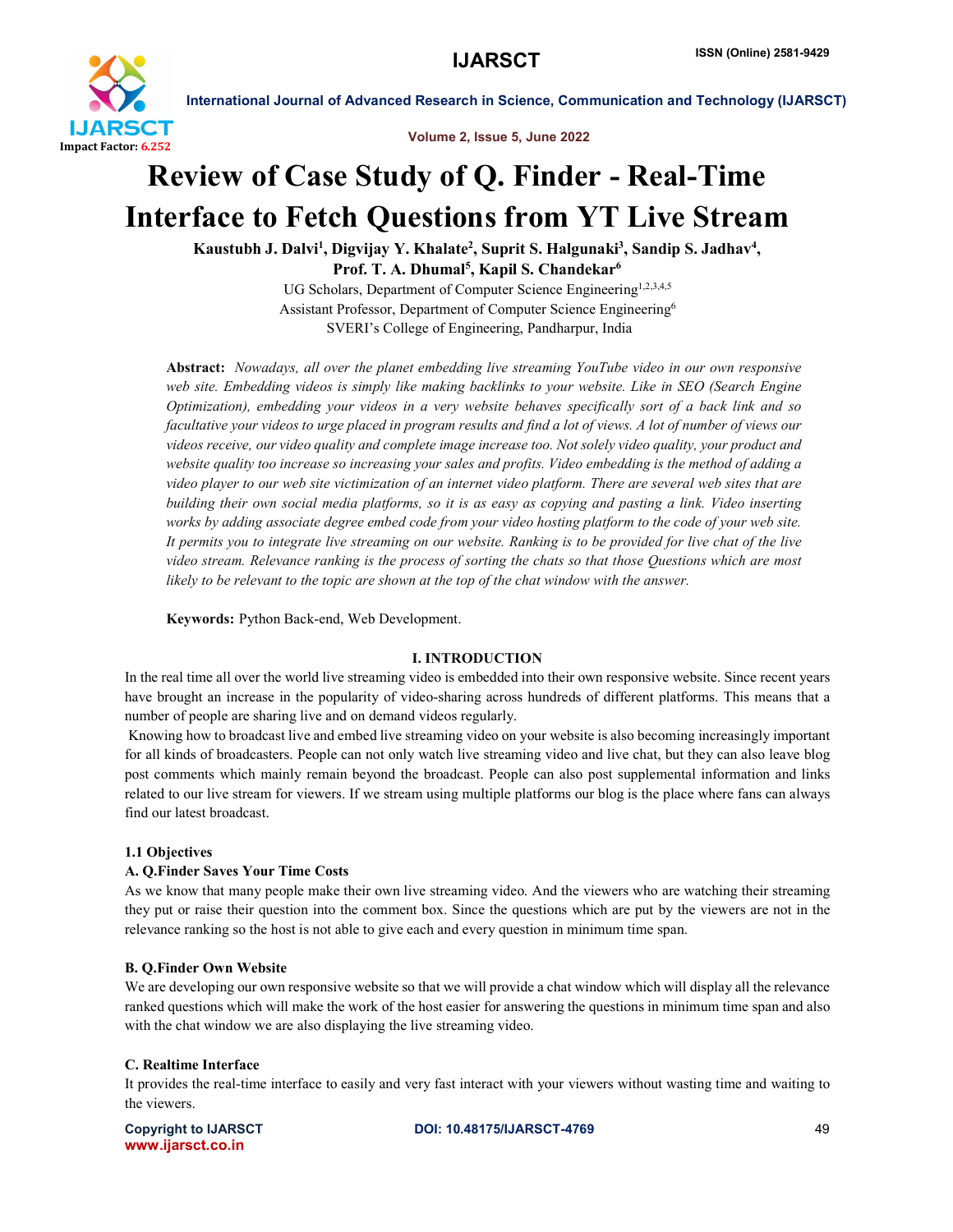

#### International Journal of Advanced Research in Science, Communication and Technology (IJARSCT)

#### Volume 2, Issue 5, June 2022

#### 4. Helps to avoid repetitive Questions

Our system aims to give relevance ranked questions to the user on the topic related to streaming so that it makes the work of the host easier and also save his time from answering the same meaning questions.

#### 5. Saves Money

Thus, this system aims to build a machine learning model that predicts the relevance of ranked questions. No need to buy more software's and integrate with each other and buy each software license

## 2.1 Existing System

#### II. LITERATURE SURVEY

People can not only watch live streaming video and live chat, but they can also leave blog post comments which mainly remain beyond the broadcast. People can also post supplemental information and links related to our live stream for viewers. If we stream using multiple platforms it is not user friendly user want all things at one place.

#### 2.2 Problem Definition

We know that many people make their own live streaming video. And the viewers who are watching their streaming they put or raise their question into the comment box. Since the questions which are put by the viewers are not in the relevance ranking so the host is not able to give each and every question in minimum time span.

#### 2.3 Proposed System

Our system aims to give relevance ranked questions to the user on the topic related to streaming sothat it makes the work of the host easier and also save his time from answering the same meaning questions.

#### A. Modular Design

our own responsive website so that we will provide a chat window which will display all the relevance ranked questions which will make the work of the host easier for answering the questions in minimum time span and also with the chat window we are also displaying the live streaming video.

#### B. Live Streaming

Adding videos is just like creating backlinks to your site. Like in SEO (Search Engine Optimization), embedding your videos in a site behaves exactly like a back link and has enabling your videos to get placed in search engine results.

#### C. Add Video

In this process of adding a video player to our website using an online video platform. For many website building or social media platforms, it is as simple as copy and pasting a link. Video embedding works by adding an embed code from your video hosting platform to the code of your website. It allows you to integrate live streaming on our website

#### D. View Chat

Ranking is to be provided for live chat of the live video stream. Relevance ranking is the process of sorting the chats so that those Questions which are most likely to be relevant to the topic are shown at the top of the chat window with the answer.

### III. MAIN FUNCTIONS

#### A. Installing Software's and Building Project

- Let's start by installing VS Code editor for HTML, CSS, Python, JavaScript, JSON files and Xampp server.
- Editor has interactive interface and it will help to write code, run code.

#### B. How to Execute Project

- Download and install higher version of xampp server
- Create a Virtual Environment and activate Virtual Environment

www.ijarsct.co.in

Copyright to IJARSCT **DOI: 10.48175/IJARSCT-4769** 50